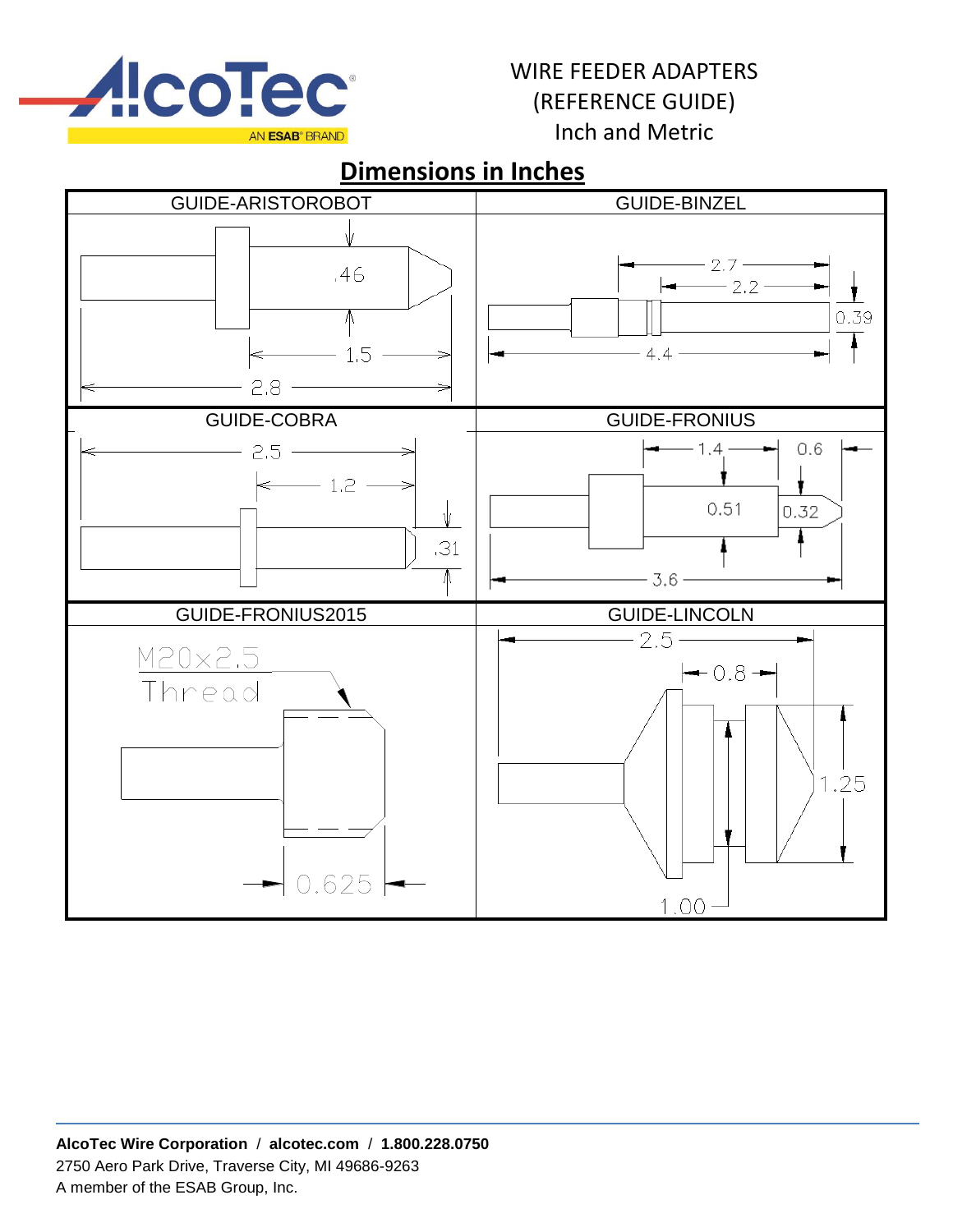

# **Dimensions in Inches**

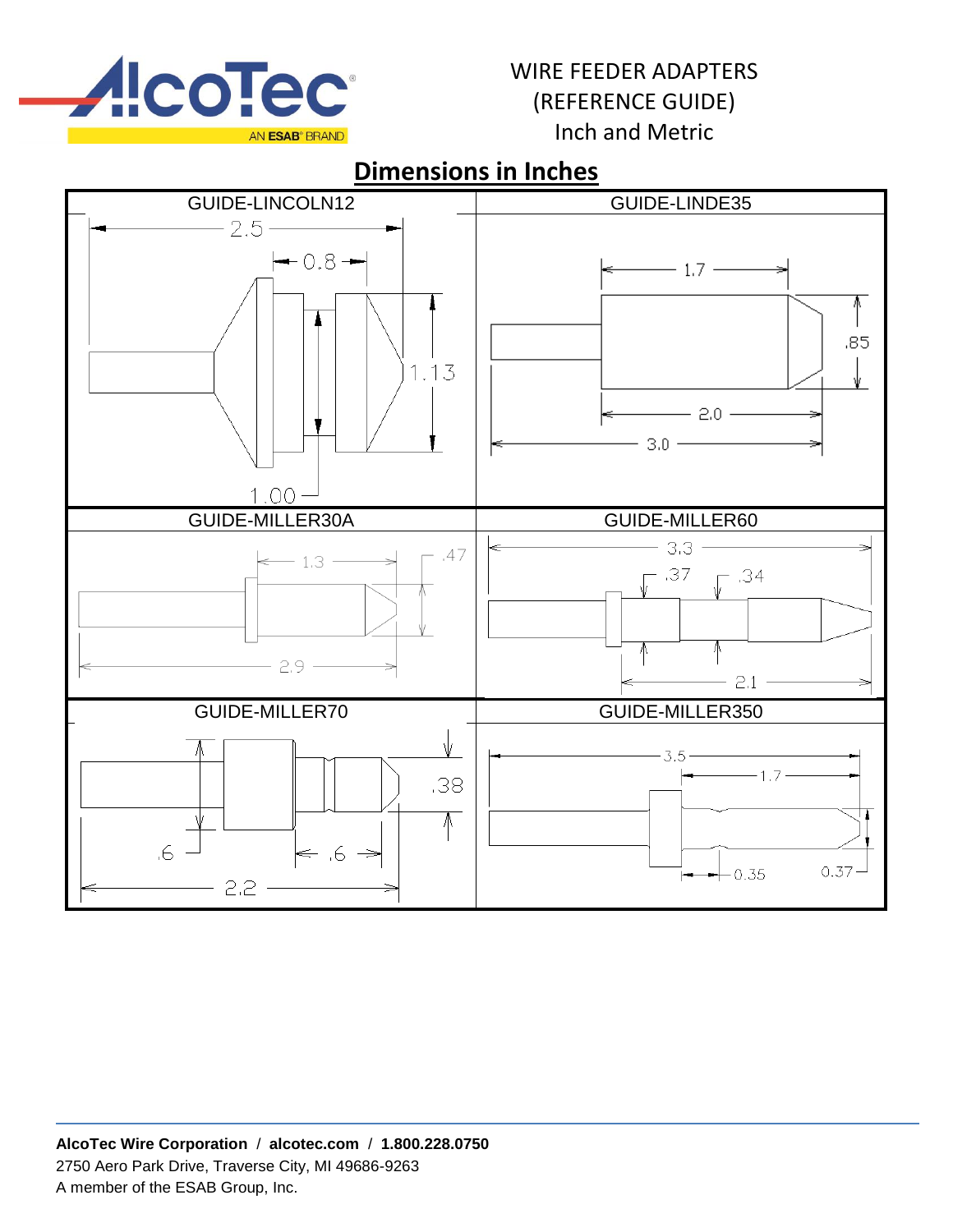

### **Dimensions in Inches**

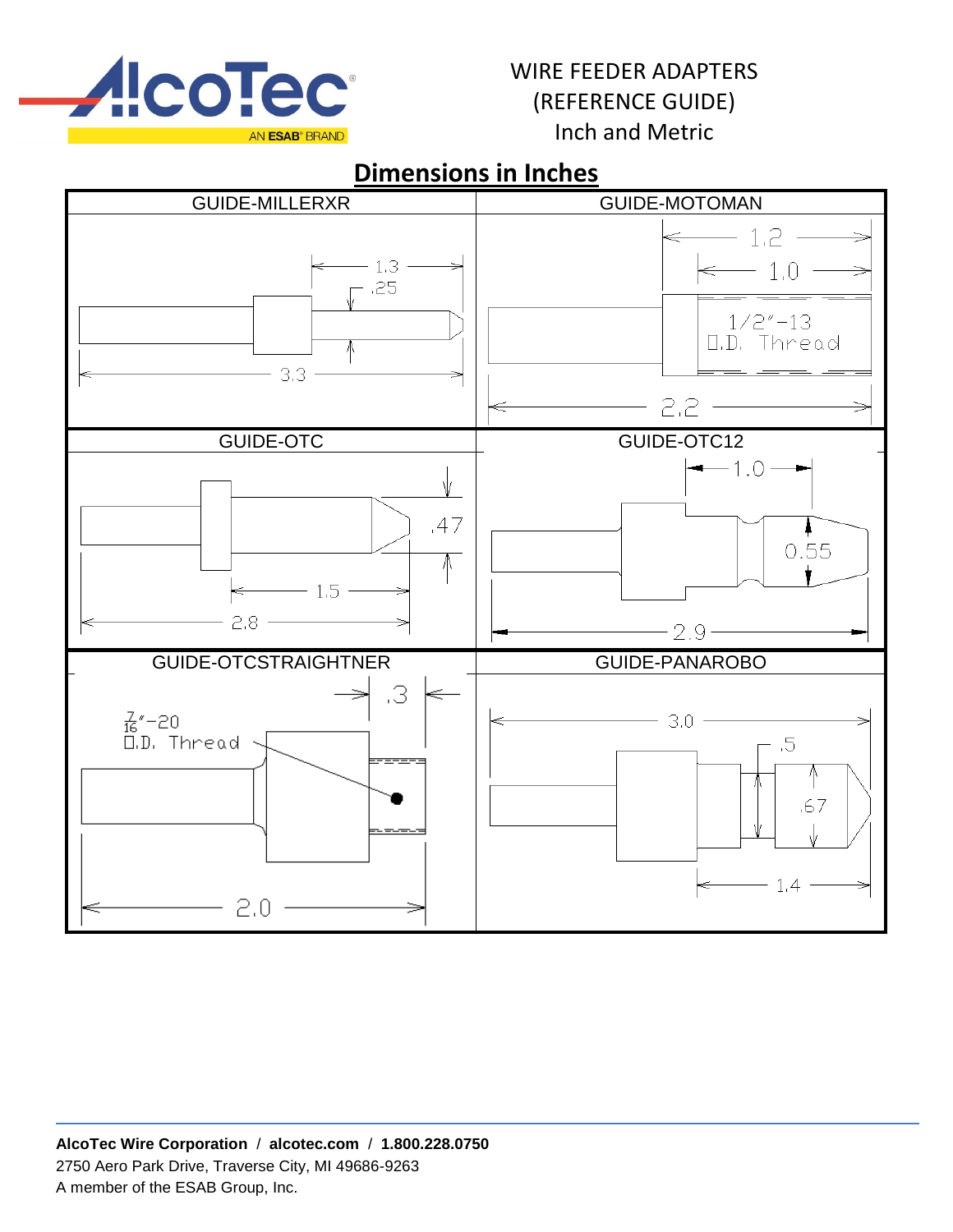

# **Dimensions in Inches**



#### NOTES:

- 1) GUIDE-ARISTO is no longer an available part. You can either use the AristoRobot guide or simply run the conduit into the back of the drive stand on the ESAB feeders.
- 2) Please note that the Lincoln12 is only 1/8" smaller in diameter. You can simply modify one of the old Lincolns in a pinch.
- 3) Please provide detailed dimensions if a new guide is needed. Required dimensions are:

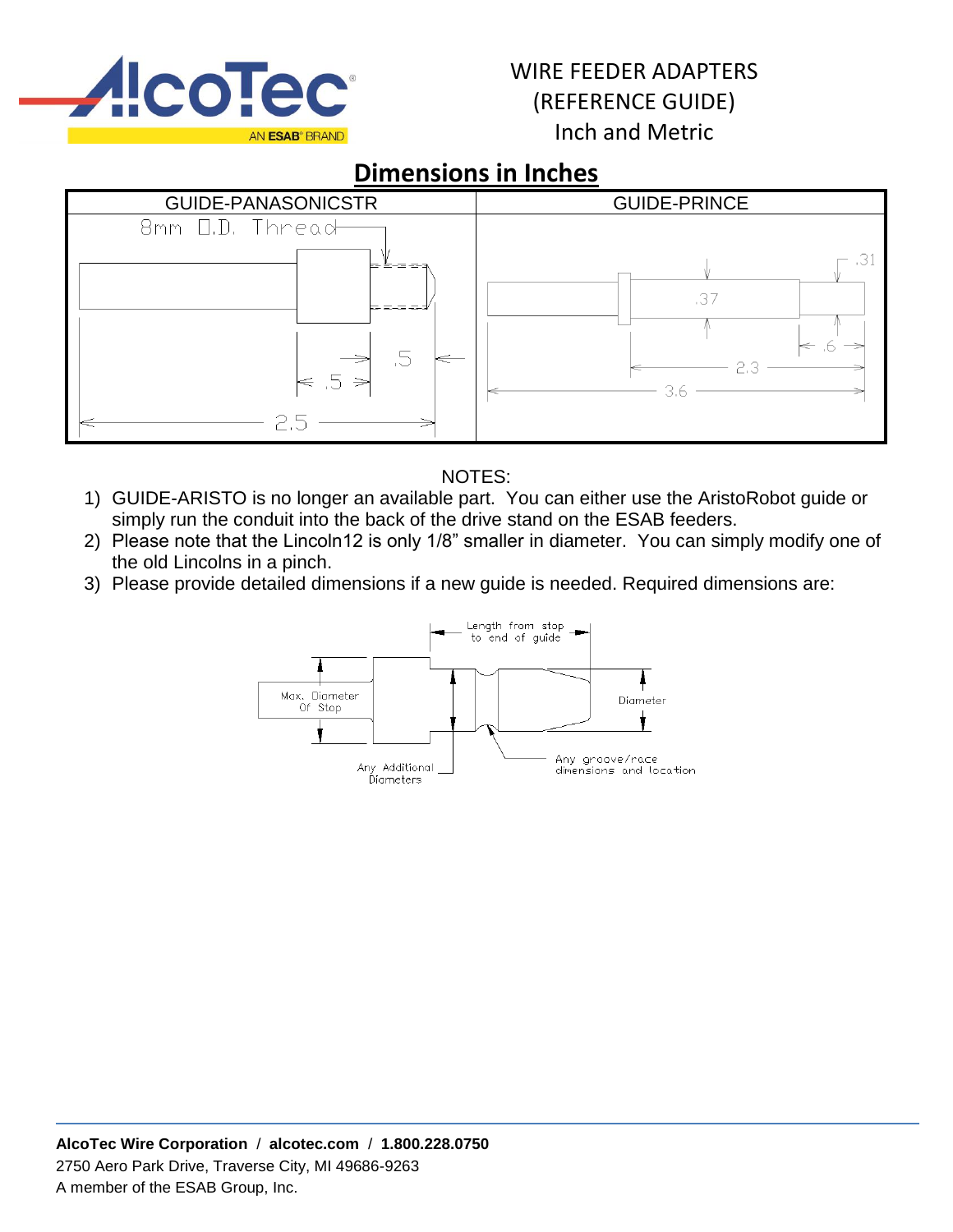

 $25.4$ 

### GUIDE-ARISTOROBOT **GUIDE-BINZEL** 68.6 11.7 55.9 1 9.9 ⋔ Å 38 111.8 71 GUIDE-COBRA GUIDE-FRONIUS 63.5  $\longrightarrow$   $\longrightarrow$   $\longrightarrow$  15.2  $-30.5$ 13 | 8.1 V 7.9 ⋔ 91.4 GUIDE-FRONIUS2015 | GUIDE-LINCOLN  $-63.5$ M20x2.5  $-$  20.3  $-$ Thread 31.8 15.8

# **Dimensions in Millimeters**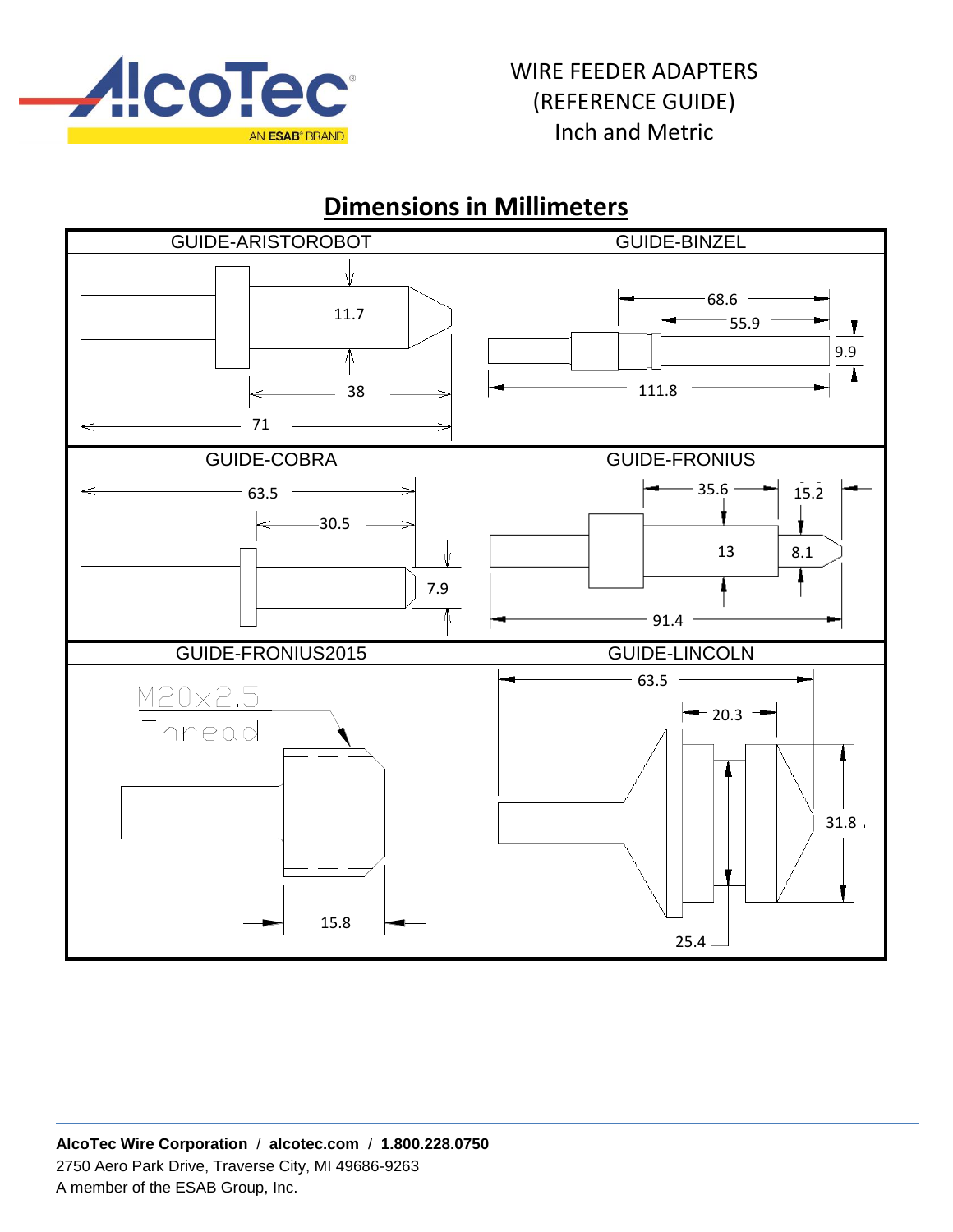

# **Dimensions in Millimeters**

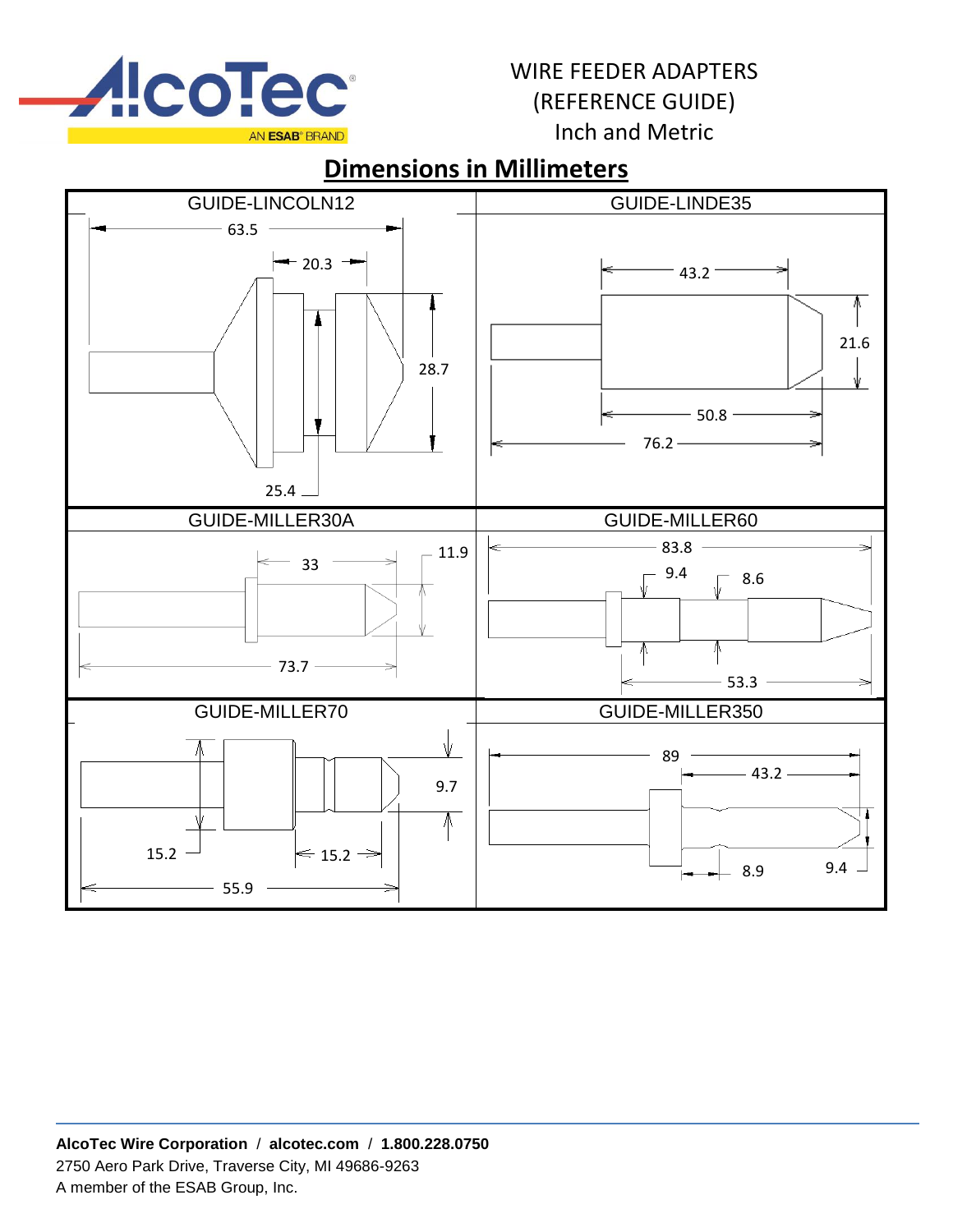

# **Dimensions in Millimeters**